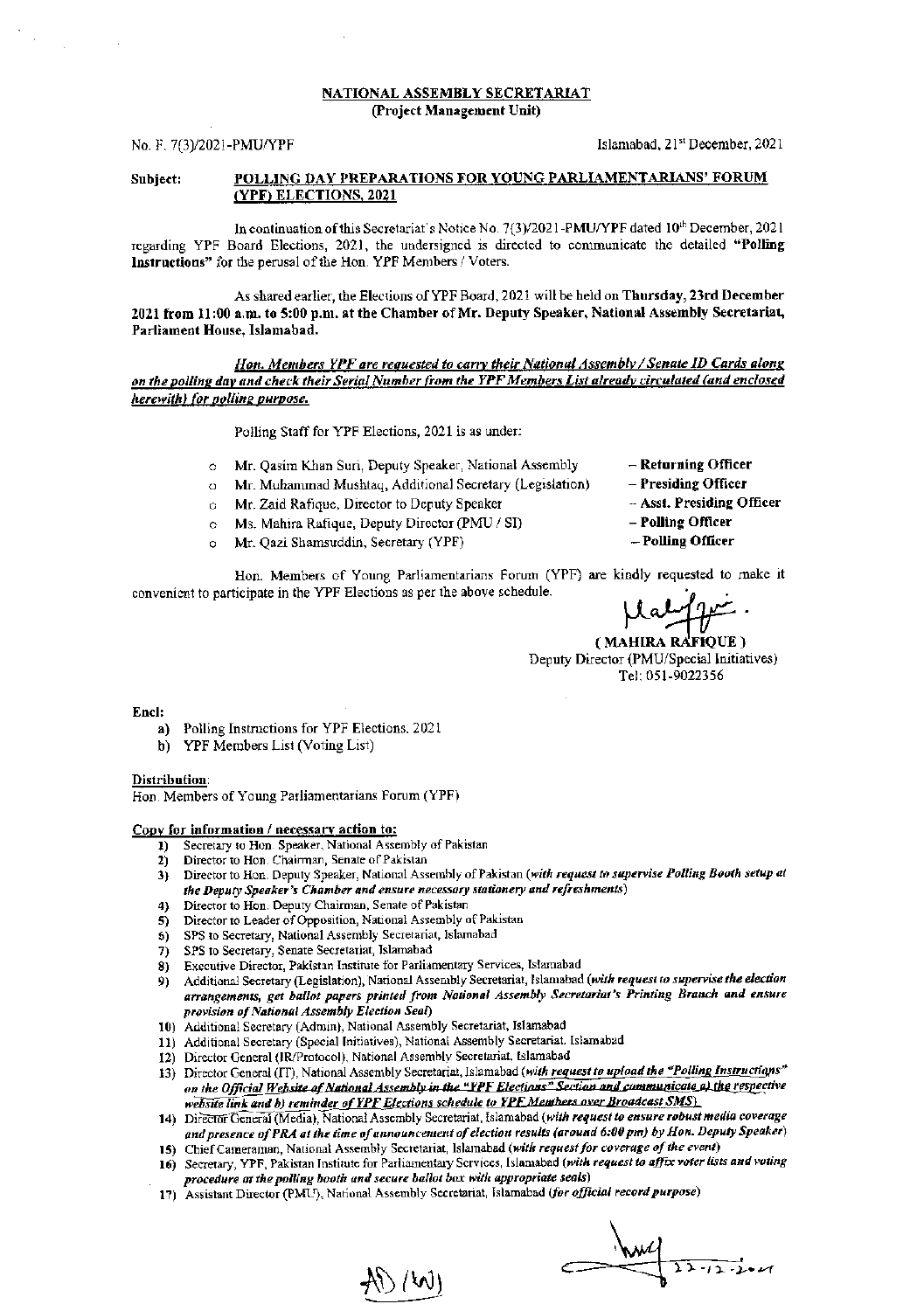| <b>National Assembly (YPF)</b> |                                           |                                                        |                        |  |
|--------------------------------|-------------------------------------------|--------------------------------------------------------|------------------------|--|
| Serial No.                     | Constituency                              | Name of MNA                                            | <b>Political Party</b> |  |
| $\mathbf 1$                    | NA-4,Sawat-III                            | Mr. Murad Saeed, Federal Minister                      | PT!                    |  |
| $\overline{2}$                 | NA-5, Upper Dir                           | Sahibzada Sibghatullah                                 | PTI                    |  |
| 3                              | NA-8, Malakand                            | Mr. Junaid Akbar                                       | PTI                    |  |
| 4                              | NA-10, Shangla                            | Dr. Ibadullah Khan                                     | PML(N)                 |  |
| 5                              | NA-16, Abbottabad-II                      | Mr. Ali Khan Jadoon                                    | PTI                    |  |
| 6                              | NA-22, Mardan-III                         | Mr. Ali Muhammad Khan, Minister of State               | PTI                    |  |
| 7                              | NA-23, Charsadda-I                        | Malik Anwar Taj, Advocate                              | PTI                    |  |
| 8                              | NA-26, Nowshera-II                        | Mr. Imran Khattak                                      | PTI                    |  |
| 9                              | NA-28, Peshawar-II                        | Mr. Arbab Amir Ayub                                    | PT <sub>t</sub>        |  |
| 10                             | NA-29, Peshawar-III                       | Mr. Nasir Khan Musa Zai                                | PTI <sub></sub>        |  |
| 11                             | NA-30, Peshawar-IV                        | Mr. Sher Ali Arbab                                     | PTI                    |  |
| 12                             | NA-31, Peshawar-V                         | Mr. Shaukat Ali                                        | PTI                    |  |
| 13                             | NA-34,Karak                               | Mr. Shahid Ahmed                                       | PTI                    |  |
| 14                             | NA-35, Bannu                              | Mr. Zahid Akram Durrani                                | <b>MMAP</b>            |  |
| 15                             | NA-37,Tank                                | Mr. Asad Mehmood                                       | <b>MMAP</b>            |  |
| 16                             | NA-38, Dera Ismail Khan-I                 | Mr. Ali Amin Khan, Federal Minister                    | PTI                    |  |
| 17                             | NA-40, Bajaur-I                           | Mr. Gui Dad Khan                                       | PTI                    |  |
| 18                             | NA-41, Bajaur-II                          | Mr. Gul Zafar Khan                                     | PTI                    |  |
| 19                             | NA-42, Mohmand                            | Mr. Sajid Khan                                         | PTI                    |  |
| 20                             | NA-46, Kurram-II                          | Mr. Sajid Hussain Turi                                 | <b>PPPP</b>            |  |
| 21                             | NA-47, Orakzai                            | Mr. Jawaad Hussain                                     | PTI                    |  |
| 22                             | NA-48, North Waziristan                   | Mr. Mohsin Javed                                       | IND.                   |  |
| 23                             | NA-50,South Waziristan-II                 | Mr. Ali Wazir                                          | IND                    |  |
| 24                             | NA-52, islamabad-l                        | Raia Khurram Shahzad Nawaz                             | PTI                    |  |
| 25                             | NA-53, Islamabad-II                       | Mr. Ali Nawaz Awan                                     | PTI                    |  |
| 26                             | NA-57, Rawalpindi-1                       | Mr. Sadaqat Ali Abbasi                                 | PTI                    |  |
| 27                             | NA-60, Rawalpindi-IV                      | Sheikh Rashid Shafique                                 | PTI                    |  |
| 28                             | NA-63, Rawalpindi-VII                     | Mr. Mansoor Hayat Khan                                 | PTI                    |  |
| 29                             | NA-65, Chakwal-II                         | Chaudhry Salik Hussain                                 | PML                    |  |
| 30                             | NA-67, Jhelum-II                          | Mr. Fawad Ahmed ,Federal Minister                      | PTI                    |  |
| 31                             | NA-68, Gujrat-I                           | Mr. Hussain Elahi                                      | <b>PML</b>             |  |
| 32                             | NA-69, Gujrat-II                          | Mr. Moonis Elahi, Federal Minister                     | PML                    |  |
| 33                             | NA 75, Siałkot-IV                         | Syeda Nosheen Iftikhar                                 | PML-N                  |  |
| 34                             | NA-84, Gujranwala-VI                      | Mr. Azhar Qayyum Nahra                                 | PML(N)                 |  |
| 35                             | NA-86, Mandi Bahauddin-II                 | Mr. Nasir iqbal Bosal                                  | PML(N)                 |  |
| 36                             | NA-87, Hafizabad                          | Ch. Shoukat Ali Bhatti                                 | PTI                    |  |
|                                |                                           | Dr. Malik Mukhtar Ahmad                                | PML(N)                 |  |
| 37<br>38                       | NA-88, Sargodha-I<br>NA-101, Faisalabad-I | Ch. Muhammad Asim Nazir                                | PTI                    |  |
|                                |                                           |                                                        | P٦                     |  |
| 39                             | NA-108, Faisalabad-VIII                   | Mr. Farrukh Habib, Minister of State<br>Mr. Faiz Ullah | PTI                    |  |
| 40                             | NA-109, Faisalabad-IX                     |                                                        | PΠ                     |  |
| 41                             | NA-115, Jhang-II                          | Ms.Ghulam Bibi Bharwana                                | PTI                    |  |
| 42                             | NA-116, Jhang-III                         | Mr. Muhammad Ameer Sultan                              | PML(N)                 |  |
| 43                             | NA-122, Sheikhupura-IV                    | Sardar Muhammad Irfan Dogar                            |                        |  |
| 44                             | NA-126,Lahore-IV                          | Mr. Muhammad Hammad Azhar, Minister of<br>State        | PTI                    |  |
| 45                             | NA-127,Lahore-V                           | Mr. Ali Pervaiz                                        | PML(N)                 |  |
| 46                             | NA-136,Lahore-XIV                         | Mr. Muhammad Afzal                                     | PML(N)                 |  |
| 47                             | NA-137, Kasur-1                           | Mr. Saad Waseem Sheikh                                 | PML(N)                 |  |
| 48                             | NA-141, Okara-I                           | Mr. Nadeem Abbas Rabaira                               | PML(N)                 |  |
| 49                             | NA-142, Okara-II                          | Mr. Riaz-ul-Haq                                        | PML(N)                 |  |
| 50                             | NA-146, Pakpattan-II                      | Rana Iradat Sharif Khan                                | PML(N)                 |  |

 $\label{eq:2.1} \mathcal{L}(\mathcal{L}^{\text{max}}_{\mathcal{L}}(\mathcal{L}^{\text{max}}_{\mathcal{L}}),\mathcal{L}^{\text{max}}_{\mathcal{L}^{\text{max}}_{\mathcal{L}}})$ 

 $\label{eq:2.1} \frac{d\mathbf{r}}{d\mathbf{r}} = \frac{1}{2} \left( \frac{d\mathbf{r}}{d\mathbf{r}} \right)^2 \left( \frac{d\mathbf{r}}{d\mathbf{r}} \right)^2.$ 

 $\epsilon_{\rm c}$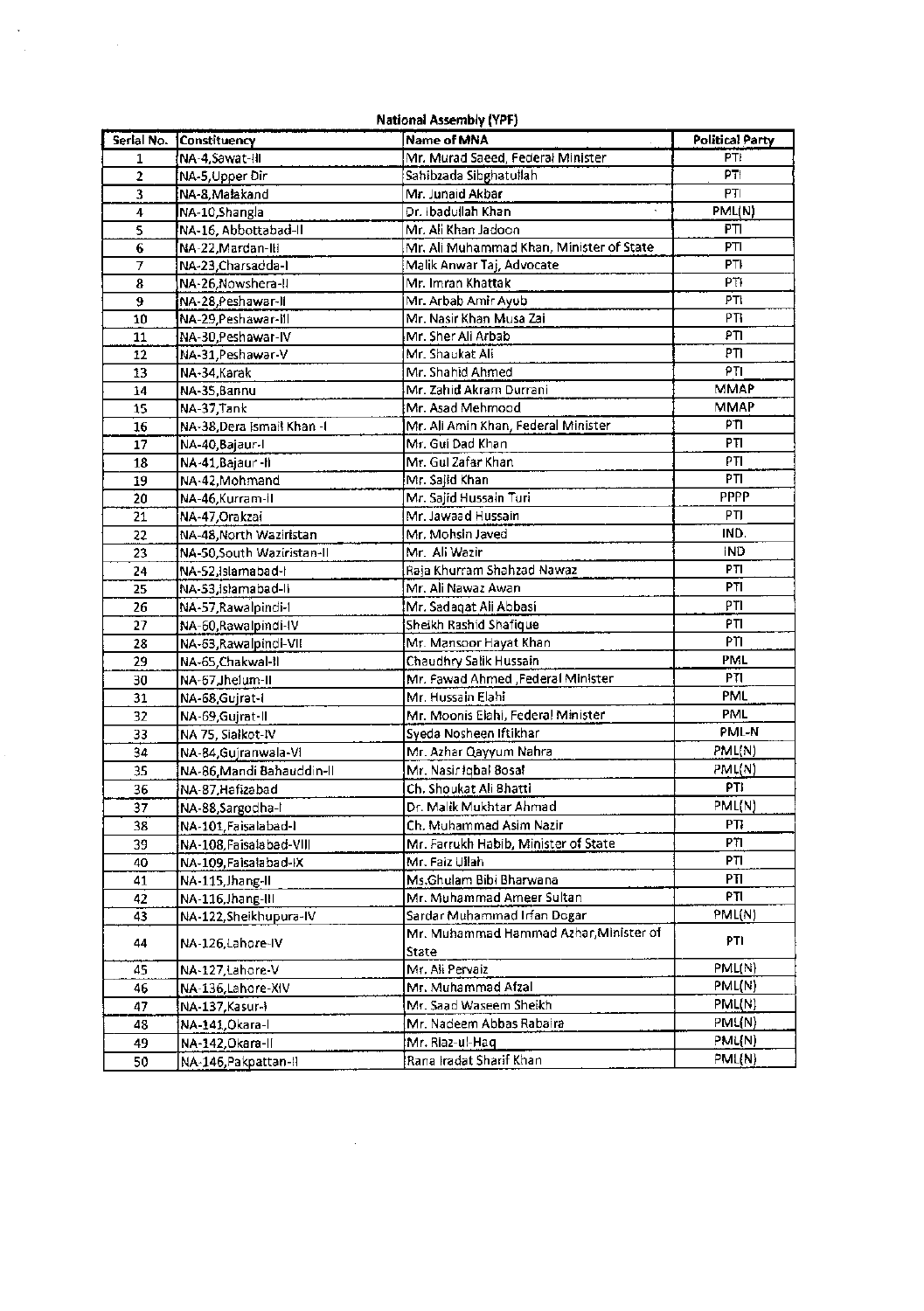| 51  | NA-149, Sahiwal-III              | Rai Muhammad Murtaza Iqbal              | PTI         |
|-----|----------------------------------|-----------------------------------------|-------------|
| 52  | NA-151.Khanewal-II               | Mr. Muhammad Khan Daha                  | PML(N)      |
| 53  | NA-152, Khanewai-III             | Mr. Zahoor Hussain Qureshi              | PTI         |
| 54  | NA-157, Multan-IV                | Makhdoom Zain Hussain Qureshi           | PTI         |
| 55  | NA-160, Lodhran-I                | Mr. Abdul Rehman Khan Kanju             | PML(N)      |
| 56  | NA-166, Bahawal Nagar-I          | Mr. Muhammad Abdul Ghafar Wattoo        | PTI         |
| 57  | NA-167, Bahawal Nagar-H          | Mr. Alam Dad Laleka                     | PML(N)      |
| 58  | NA-175, Rahim Yar Khan-I         | Syed Mobeen Ahmed                       | PTI         |
| 59  | NA-178, Rahim Yar Khan-IV        | Syed Mustafa Mehmood                    | PPPP        |
| 60  | NA-180, Rahim Yar Khan-VI        | Syed Murtaza Mahmud                     | <b>PPPP</b> |
| 61  | NA-181, Muzaffargarh-I           | Mr. Muhammad Shabbir Ali Qureshi        | PTI         |
| 62  | NA-183, Muzaffargarh-IR          | Mr. Raza Rabani Khar                    | <b>PPPP</b> |
| 63  | NA-187,Layyah-I                  | Mr. Abdul Majeed Khan Niazi             | PTI         |
| 64  | NA-189, Dera Ghazi Khan-l        | Khawja Sheraz Mehmood                   | PTI         |
| 65  | NA-191, Dera GhaziKhan-III       | Ms. Zartaj Gul Wazir, Minister of State | PTI         |
| 66  | NA-192, Dera Ghazi Khan-IV       | Sardar Mohammad Khan Leghari            | PT!         |
| 67  | NA-197, Kashmore                 | Mr. Ehsan-ur-Rehman Mazari              | PPPP        |
| 68  | NA-198, Shikarpur-I              | Mr. Abid Hussain Bhayo                  | <b>PPPP</b> |
| 69  | NA-200, Larkana-I                | Mr. Bilawal Bhutto Zardari              | PPPP        |
| 70  | NA 205, Ghotki - II              | Sardar Muhammad Bux Khan Mahar          | PPPP        |
| 71  | NA-207, Sukkur-II                | Mr. Nauman Islam Shaikh                 | <b>PPPP</b> |
| 72  | NA-215, Sanghar-I                | Mr. Naveed Dero                         | <b>PPPP</b> |
| 73  | NA-221(Tharparkar-I)             | Pir Ameer Ali Shah Jeelani              | PPPP        |
| 74  | NA-224, Tando Allahyar           | Mr. Zulfigar Sattar Bachani             | <b>PPPP</b> |
| 75  | NA-231,Sujawal                   | Syed Ayaz Ali Shah Serazi               | PPPP.       |
| 76  | NA-236,Malir-I                   | Jaam Abdul Karim Bijar                  | PPPP        |
| 77  | NA-238, Malir-III                | Agha Rafiullah Syed                     | <b>PPPP</b> |
| 78  | NA-241, Korangi Karachi-III      | Mr. Faheem Khan                         | PTI         |
| 79  | NA-243, Karachi East-II          | Mr. Muhammad Alamgir Khan               | PTI         |
| 80  | NA-250, Karachi West-Ili         | Mr. Atta Ullah                          | PTI         |
|     | NA-259,Dera bugti-cum-kohlu-cum- |                                         |             |
| 81  | Barkhan-cum-Sibi-cum-Lehri       | Nawabzada Shazain Bugti                 | JWP         |
|     | NA-267, Mastung-cum-Shaheed      |                                         | MMAP        |
| 82  | Sikandarabad-cum-Kalat           | Syed Mehmood Shah                       |             |
| 83  | RSW Punjab,3                     | Ms. Ayesha Rajab Baioch                 | PML-N       |
| 84  | RSW Punjab,4                     | Ms. Marriyum Aurangzeb                  | PML-N       |
| 85  | RSW Punjab, 5                    | Ms. Shaza Fatima Khawaja                | PML-N       |
| 86  | RSW Punjab,8                     | Ms. Kiran Imran Dar                     | PML-N       |
| 87  | RSW Punjab,9                     | Ms. Romina Khurshid Alam                | PML-N       |
| 88  | RSW Punjab,11                    | Ms. Zeb Jaffar                          | PML-N       |
| 89  | RSW Punjab,15                    | Ms. Maiza Hameed                        | PML-N       |
| 90  | RSW Punjab,20                    | Ms. Aliya Hamza Malik                   | PTI         |
| 91  | RSW Punjab,21                    | Ms. Javaria Zafar Aheer                 | PTI         |
| 92  | RSW Punjab,22                    | Ms. Kanwal Shauzab                      | PTI.        |
| 93  | RSW Punjab,27                    | Ms. Maleeka Bokhari                     | PTI         |
| 94  | RSW Punjab,30-                   | Ms. Tashfeen Safdar Ch.                 | PTI         |
| 95  | RSW Punjab,32                    | Ms. Hina Rabbani Khar                   | <b>PPPP</b> |
| 96  | <b>RSW Sindh,4</b>               | Ms. Naz Baloch                          | <b>PPPP</b> |
| 97  | RSW Sindh,6                      | Dr. Mahreen Razzaq Bhutto               | PPPP        |
| 98  | RSW Sindh,7                      | Dr. Shazia Sobia Aslam                  | <b>PPPP</b> |
| 99  | RSW Sindh,14                     | Ms. Saira Bano                          | <b>GDA</b>  |
| 100 | RSW Khyber Pakhtunkhwa, 4        | Ms. Shandana Gulzar Khan                | PTI         |
|     |                                  |                                         |             |
| 101 | RSW Khyber Pakhtunkhwa,5         | Ms. Uzma Riaz                           | PTI.        |

 $\label{eq:2} \mathcal{L} = \mathcal{L} \left( \mathcal{L} \right) \mathcal{L} \left( \mathcal{L} \right)$ 

 $\mathbb{Z}^{\mathbb{Z}}$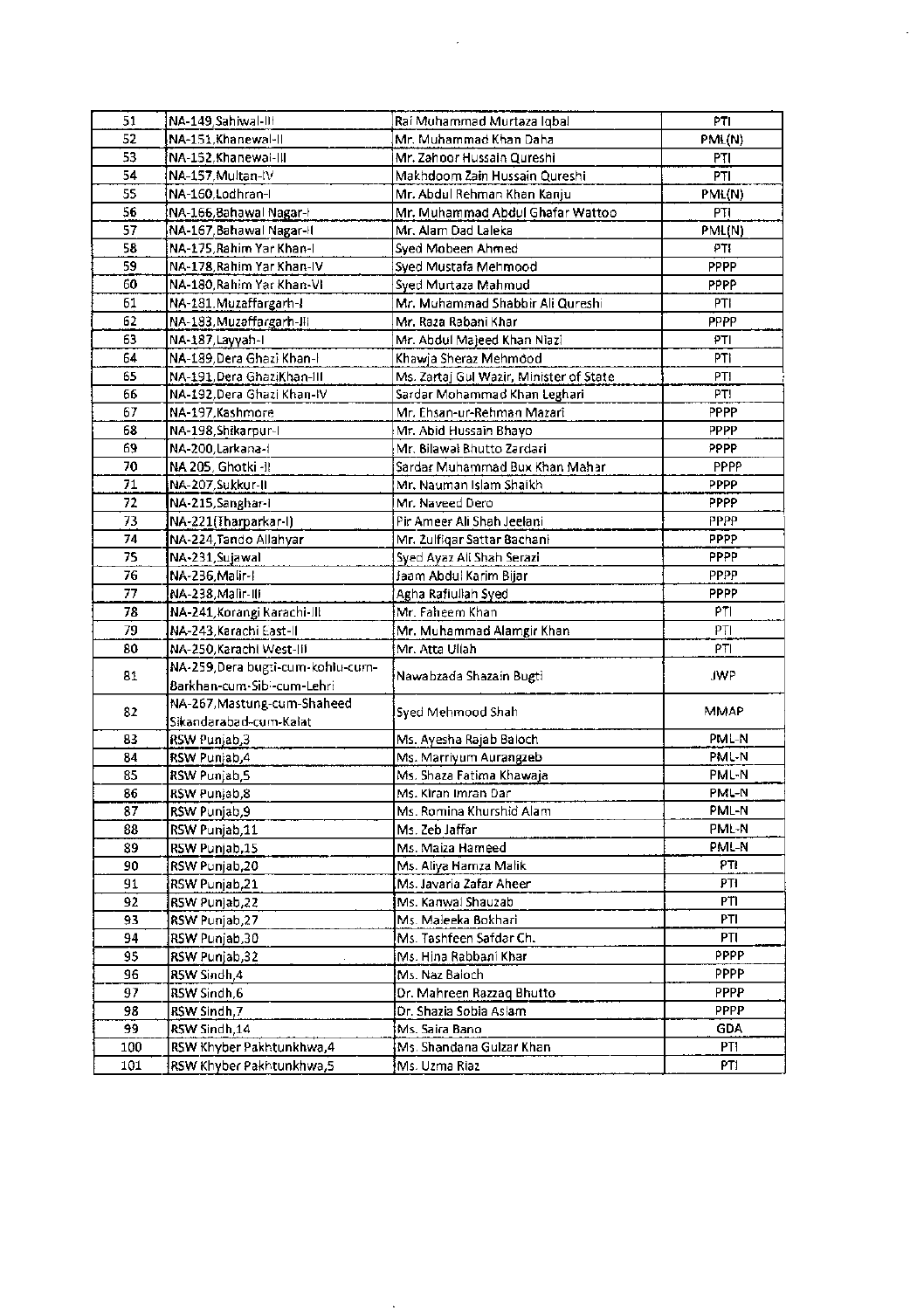| 102 | 1. IRSW Balochistan       | IMs. Aliya Kamrani      | <b>MMAP</b> |
|-----|---------------------------|-------------------------|-------------|
| 103 | <b>IRSW Balochistan.4</b> | lMs. Munawra Bibil      | PΤ          |
| 104 | <b>INon-Muslim.5</b>      | Mr. Jamshed Thomas      | DТ          |
| 105 | <b>INon-Muslim.7</b>      | Mr. Kesoo Mal Kheal Das | PML-N       |
| 106 | INon-Muslim.9             | Mr. Naveed Aamir Jeeva  | PPPP        |

 $\label{eq:2.1} \frac{1}{\sqrt{2\pi}}\left(\frac{1}{\sqrt{2\pi}}\right)^{1/2}\left(\frac{1}{\sqrt{2\pi}}\right)^{1/2}\left(\frac{1}{\sqrt{2\pi}}\right)^{1/2}\left(\frac{1}{\sqrt{2\pi}}\right)^{1/2}\left(\frac{1}{\sqrt{2\pi}}\right)^{1/2}\left(\frac{1}{\sqrt{2\pi}}\right)^{1/2}\left(\frac{1}{\sqrt{2\pi}}\right)^{1/2}\left(\frac{1}{\sqrt{2\pi}}\right)^{1/2}\left(\frac{1}{\sqrt{2\pi}}\right)^{1/2}\left(\frac{1}{\sqrt{$ 

 $\label{eq:2.1} \frac{1}{\sqrt{2}}\left(\frac{1}{\sqrt{2}}\right)^{2} \frac{1}{\sqrt{2}}\left(\frac{1}{\sqrt{2}}\right)^{2} \frac{1}{\sqrt{2}}\left(\frac{1}{\sqrt{2}}\right)^{2} \frac{1}{\sqrt{2}}\left(\frac{1}{\sqrt{2}}\right)^{2} \frac{1}{\sqrt{2}}\left(\frac{1}{\sqrt{2}}\right)^{2} \frac{1}{\sqrt{2}}\left(\frac{1}{\sqrt{2}}\right)^{2} \frac{1}{\sqrt{2}}\left(\frac{1}{\sqrt{2}}\right)^{2} \frac{1}{\sqrt{2}}\left(\frac{$ 

 $\label{eq:2.1} \frac{1}{\sqrt{2}}\int_{\mathbb{R}^3}\frac{1}{\sqrt{2}}\left(\frac{1}{\sqrt{2}}\right)^2\frac{1}{\sqrt{2}}\left(\frac{1}{\sqrt{2}}\right)^2\frac{1}{\sqrt{2}}\left(\frac{1}{\sqrt{2}}\right)^2.$ 

 $\mathcal{L}_{\text{max}}$  and

 $\label{eq:2.1} \frac{1}{\sqrt{2}}\int_{\mathbb{R}^3}\frac{1}{\sqrt{2}}\left(\frac{1}{\sqrt{2}}\int_{\mathbb{R}^3}\frac{1}{\sqrt{2}}\left(\frac{1}{\sqrt{2}}\int_{\mathbb{R}^3}\frac{1}{\sqrt{2}}\right)\frac{1}{\sqrt{2}}\right)\frac{1}{\sqrt{2}}\,d\mu$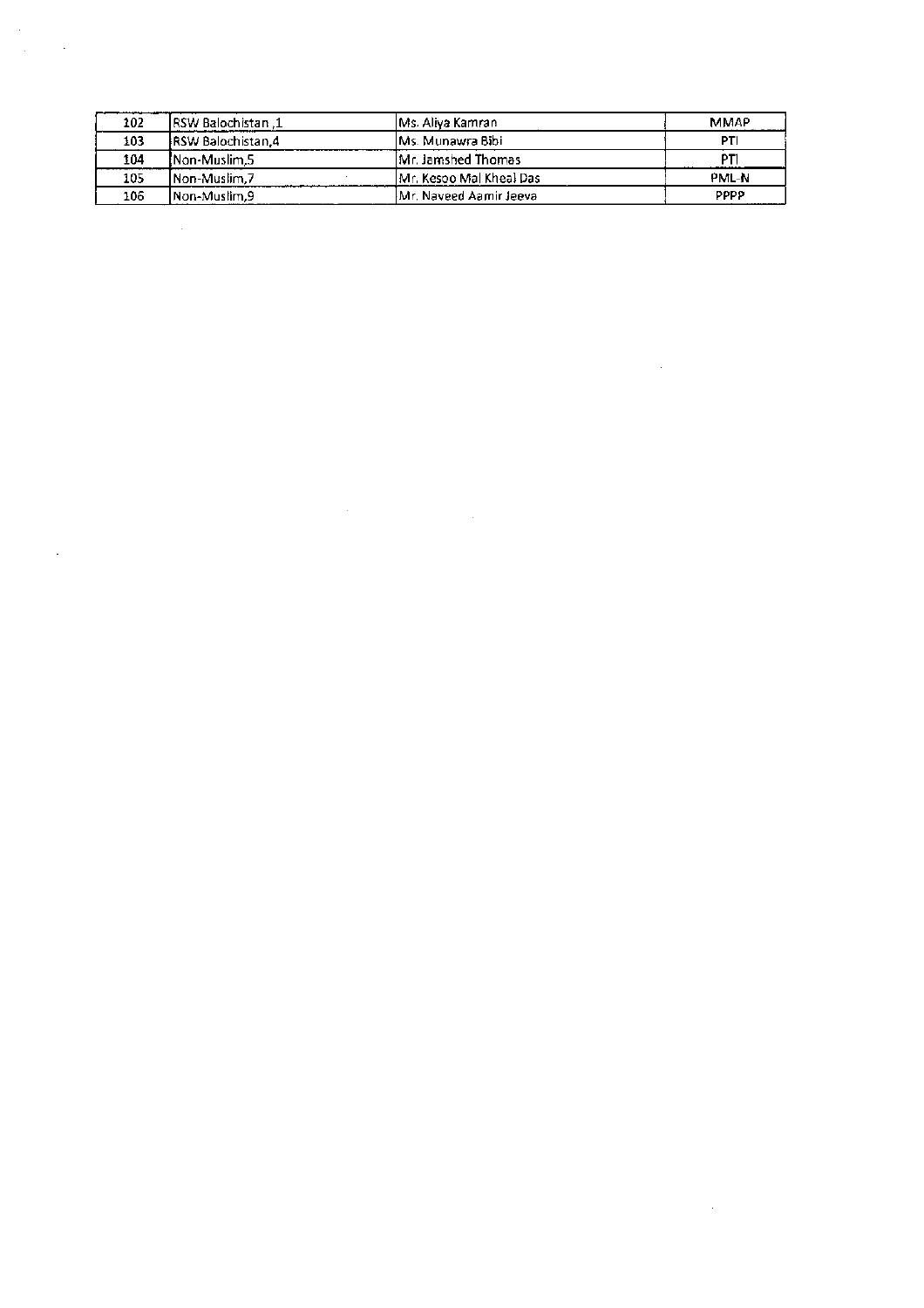| Senate (YPF)   |                                                                                        |                        |  |
|----------------|----------------------------------------------------------------------------------------|------------------------|--|
| Serial No.     | <b>Name of Senator</b>                                                                 | <b>Political Party</b> |  |
| 1              | Mr. Muhammad Sadiq Sanjrani,<br>Honourable Chairman, Senate of Pakistan                | Independent            |  |
| $\overline{c}$ | Mr. Mirza Muhammad Afridi,<br>Honourable Deputy Chairman,<br><b>Senate of Pakistan</b> | Independent            |  |
| 3              | Mr. Kamran Michael                                                                     | Independent            |  |
| 4              | Mr. Afnan Ullah Khan                                                                   | PML-N                  |  |
| 5              | Ms. Sana Jamali                                                                        | Independent            |  |
| 6              | Syed Muhammad Ali Shah Jamot                                                           | PPPP                   |  |
| $\overline{7}$ | Mr. Aon Abbas                                                                          | PTI                    |  |
| 8              | Ms. Quratulain Marri                                                                   | PPPP                   |  |
| 9              | Ms. Kesho Bai                                                                          | PPPP                   |  |
| 10             | Mr. Mustafa Nawaz Khokhar                                                              | <b>PPPP</b>            |  |
| 11             | Ms.Palwasha Mohammad Zai Khan                                                          | PPPP                   |  |
| 12             | Ms. Samina Mumtaz Zehri                                                                | <b>BAP</b>             |  |
| 13             | Mr. Kauda Babar                                                                        | Independent            |  |
| 14             | Mrs. Abida Muhammad Azeem                                                              | Independent            |  |
| 15             | Mr. Umer Farooq                                                                        | <b>ANP</b>             |  |
| 16             | Mr. Sarfraz Ahmed Bugti                                                                | <b>BAP</b>             |  |
| 17             | Mr. Zeeshan Khanzada                                                                   | PTI                    |  |
| 18             | Mr. Faisal Saleem Rahman                                                               | PTI                    |  |
| 19             | Mr. Gurdeep Singh                                                                      | PTI                    |  |
| 20             | Mr. Faisal Jeved                                                                       | PTI                    |  |
| 21             | Mr. Mushtaq Ahmed                                                                      | Лb                     |  |
| 22             | Mr. Hidayat Ullah                                                                      | Independent            |  |
| 23             | Mr. Hilal ur Rehman                                                                    | Independent            |  |
| 24             | Mr. Ahmed Khan                                                                         | Independent            |  |

 $\label{eq:2} \begin{split} \mathcal{L}_{\text{max}}(\mathbf{r}) = \mathcal{L}_{\text{max}}(\mathbf{r}) \\ \mathcal{L}_{\text{max}}(\mathbf{r}) = \mathcal{L}_{\text{max}}(\mathbf{r}) \end{split}$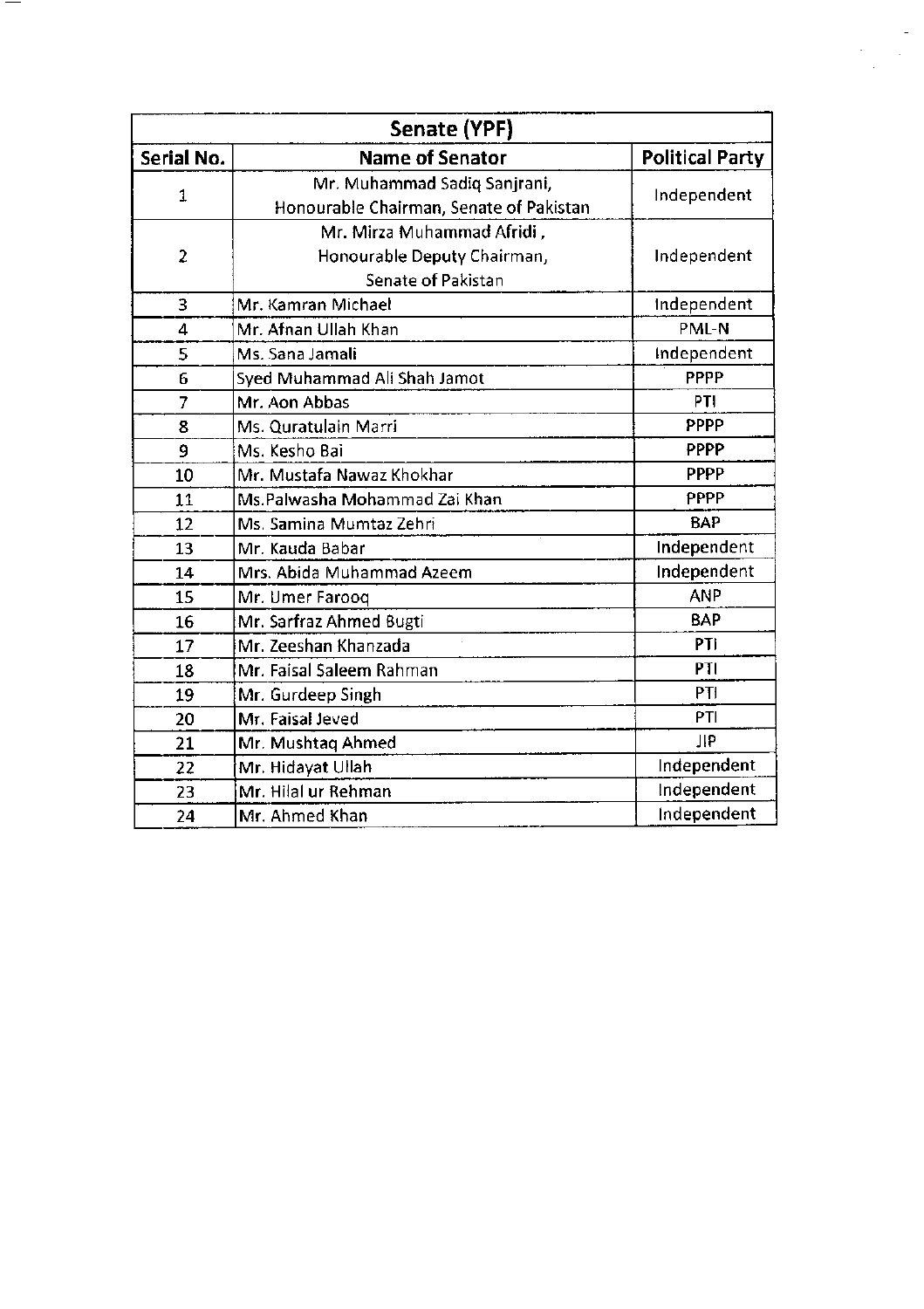## YOUNG PARLIAMENTARIANS' FORUM, BOARD ELECTIONS - 2021

### Polling Instructions:

- a) The election will be by secret ballot.
- b) Each member will have one vote against one post.
- c) Voting will start at 11:00 am and end at 5:00 pm on Thursday,  $23<sup>rd</sup>$  December, 2021.
- d) ONLY ONE Polling Booth will be established at the Chamber of Mr. Deputy Speaker, National Assembly (Parliament House, lslamabad)
- e) Ballot Papers will be available at the said Polling Booth
- f) Ballot Papers will be ONLY issued to valid Members of YPF appearing in the YPF Members List.
- g) Each YPF Member before entering the polling booth must check his/her Serial Number from the YPF Members List (Voting List) affixed outside the Polling Booth (also circulated in advance) and inform the Polling Staff of his/her respective Serial Number.
- h) The voters will be issued the ballot paper **AFTER presenting their National** Assembly / Senate lD Card
- i) The Ballot Paper will be printed in different colors for each position; President = Yellow, General Secretary = Green, Media Coordinator = Blue
- j) Each ballot paper will have the names of contesting candidates (validly nominated for election) with a check box  $\Box$  in front of the candidate's name.
- k) YPF Members/Voters will be required to affix a tick sign  $\mathbb{I}$  inside the check box of his/her preferred candidate with a blue ballpoint, which will be available at the polling booth.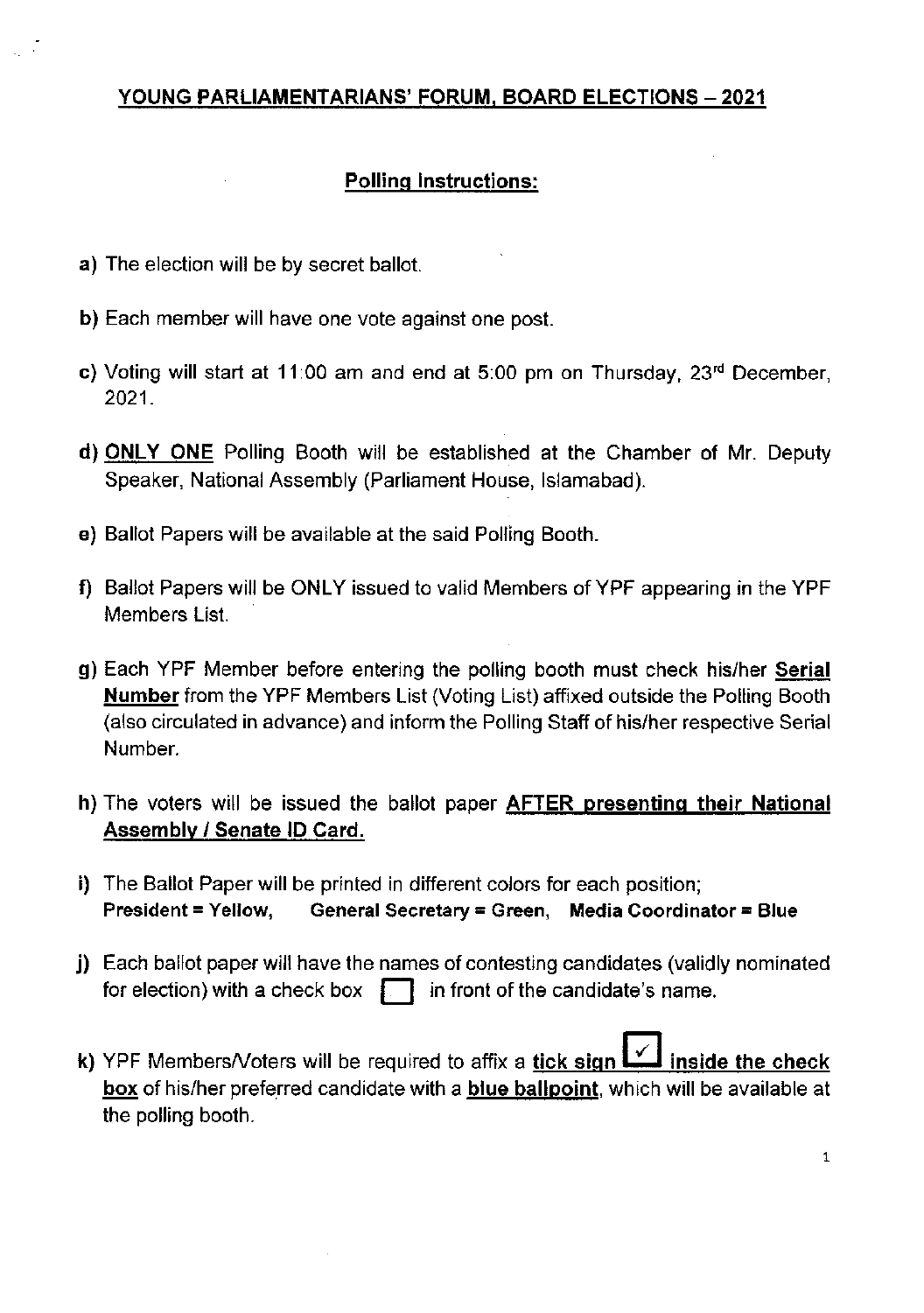l) Pollinq Aqents would be assigned a dedicated area within the polling booth

m) Polling staff for the YPF Elections, 2021:

- o Mr. Qasim Khan Suri, Deputy Speaker, National Assembly **Returning Officer**<br>o Mr. Muhammad Mushtag, Additional Secretary (Legislation) **Presiding Officer**
- o Mr. Muhammad Mushtaq, Additional Secretary (Legislation) Presiding Officer<br>o Mr. Zaid Rafique, Director to Deputy Speaker Asst. Presiding Officer
- o Mr. Zaid Rafique, Director to Deputy Speaker Asst. Presiding<br>o Ms. Mahira Rafique, Deputy Director (SI / PMU) **Polling Officer**
- o Ms. Mahira Rafique, Deputy Director (SI / PMU) Polling Officer<br>o Mr. Qazi Shamsuddin, Secretary (YPF) Polling Officer
- o Mr. Qazi Shamsuddin, Secretary (YPF)
- 
- 
- 
- 
- 
- n) Before delivering a ballot paper to each member / voter, it will have to be signed by the Presiding Officer and also stamped on its reverse with the seal of the National Assembly to be valid.
- o) After receiving the ballot paper, the Member / voter will then proceed to the enclosure with it and put a tick mark (using the blue ballpoint provided) inside the checkbox against the name of the candidate of his choice and will not divulge the name of the candidate for whom he votes.
- p) The ballot paper will be folded before it is inserted in the ballot box, which will be placed on the table in front of the polling staff.
- q) Cancellation and Reissuance of Fresh Ballot Paper in case of Spoilt Ballot: A spoilt ballot paper is one that has been accidently / incorrectly marked or torn or otherwise altered so that it cannot be used as a valid ballot paper.
	- A voter can return a spoilt ballot paper to the Presiding Officer (BEFORE CASTING IT IN THE BALLOT BOX) in exchange for a new one. A new ballot paperwill be issued to the voter in the same way as before.
	- However, in case such a ballot paper is casted, no new ballot paper will be issued.
- r) When voting time ends, the Presiding Officer will open the ballot box, count all the ballot papers and submit the result to the Returning Officer, who will announce the names of the Elected Board Members.